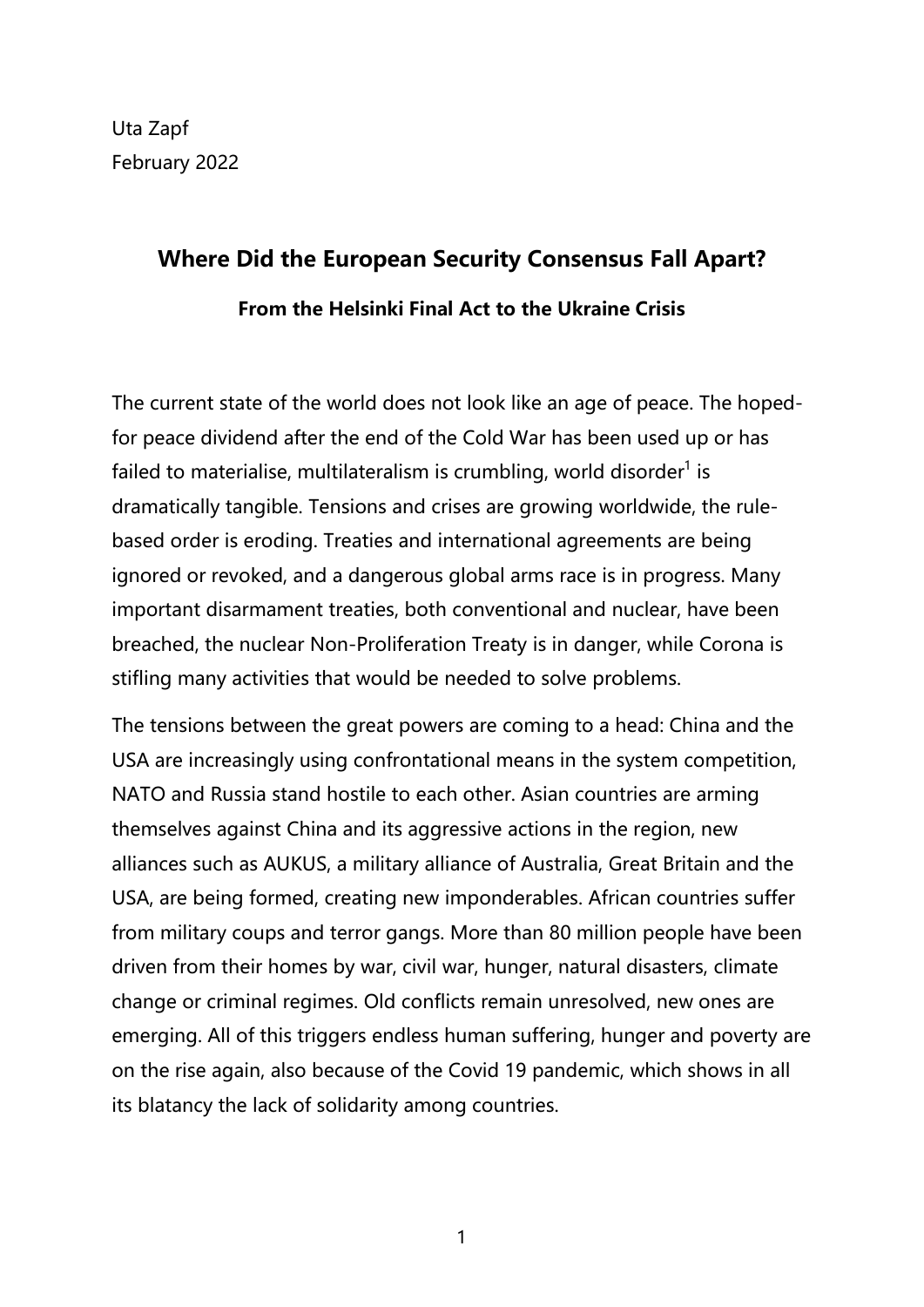The Cold War has long since returned, and a new hot war must be prevented. The Ukraine crisis keeps the world on tenterhooks. War warnings are alarming Europe, NATO and the United States, while droves of politicians are feverishly trying to prevent the worst with diplomatic efforts. Yet the instruments of peaceful conflict resolution no longer seem to be working.

# **Tools and organisations**

Institutions for peaceful settlement of disputes are in place around the world. The toolboxes are filled, they have been expanded and improved over the years. The most important organisation is the UN. For Europe, it is the OSCE (Organisation for Security and Cooperation in Europe) as the successor to the CSCE (Conference on Security and Cooperation in Europe), the EU and NATO. Each of these organisations claims to be responsible for security and peace.<br>Each of these organisations has developed its own instruments for this purpose. None of these organisations can work alone; effective cooperation is always needed. Interlocking institutions are an urgent requirement for success.

# **United Nations**

All states have committed themselves to the peaceful settlement of disputes within the UN, which was founded after the Second World War, in order to "save succeeding generations from the scourge of war" (Preamble), to settle disputes "in conformity with the principles of justice and international law", to solve "international problems of an economic, social, cultural and humanitarian character" in international cooperation and to promote "respect for human rights and for fundamental freedoms for all without distinction as to race, sex, language, or religion" (Art. 1,1).

Article 2 refers to the equal rights and self-determination of peoples, a principle that is repeatedly problematised and attacked and which is closely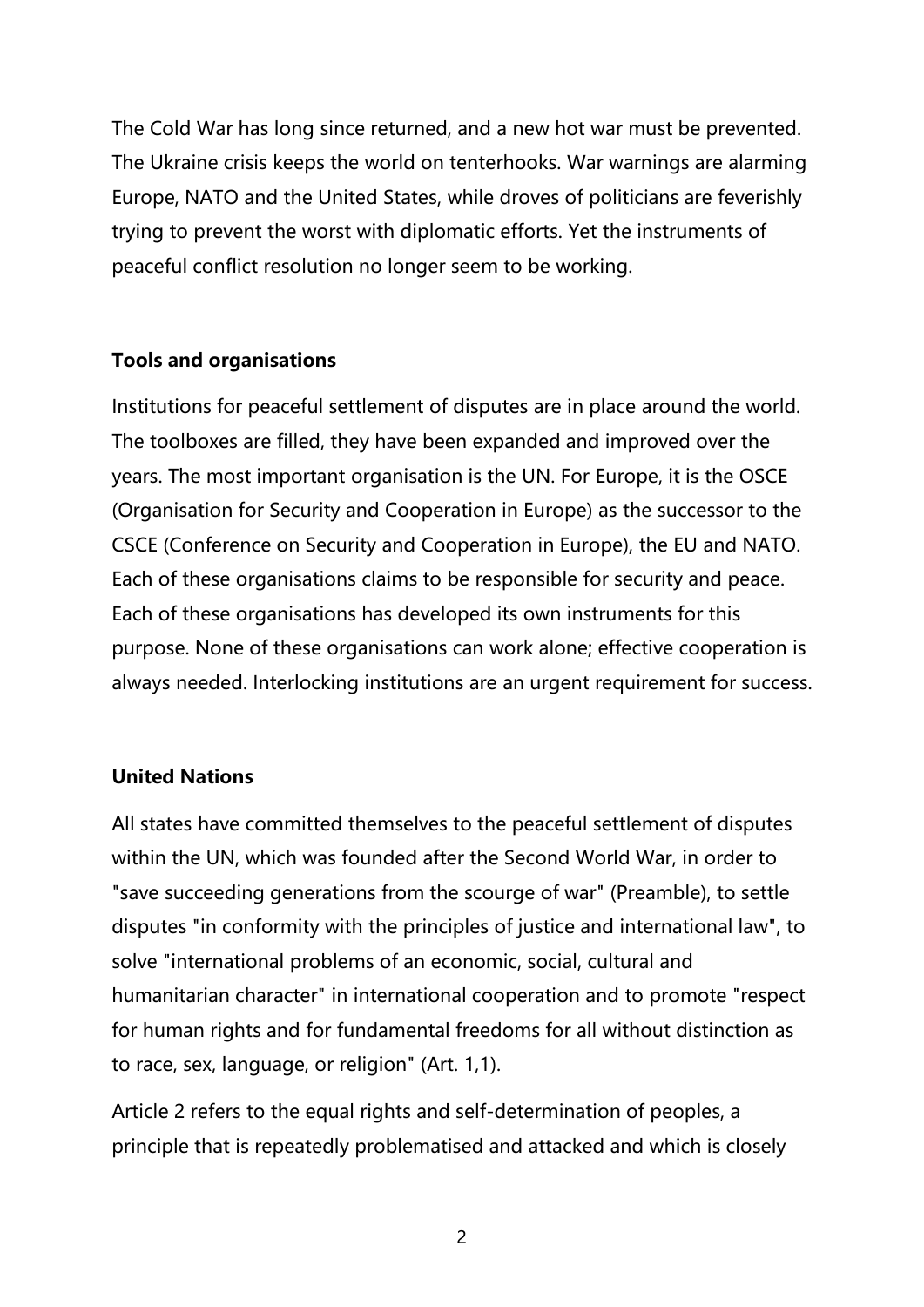linked to the principle of non-interference in internal affairs. The Ukraine conflict in particular makes this abundantly clear: the annexation of Crimea in violation of international law and the support of the insurgents in the provinces of Luhansk and Donetsk with military force violate the preservation of Ukraine's territorial integrity. The demand that Ukraine should not join NATO violates the right to self-determination.

Chapter VI regulates the settlement of disputes by all conceivable non-military means up to and including sanctions, which the Security Council can prescribe. In extreme cases, it can decree military intervention. The UN has numerous instruments at its disposal for the peaceful settlement of disputes. The Secretary-General can intervene diplomatically with *bona officia* and Special Representatives, the International Court of Justice can be called upon, states can be condemned by Security Council resolutions, called upon to desist from their actions, or sanctions can be imposed. However, these possibilities are often not effective because the five nuclear powers (USA, Russia, China, France, Great Britain) have the right of veto. With this veto, a single state can prevent a Security Council ruling. Here lies a serious reason for the UN's lack of effectiveness. The Security Council "refuses to be value-based. It acts in a politically motivated, selective manner. It intervenes where it pleases the oligarchs of the Security Council, namely the five permanent members, and not elsewhere." This is the harsh verdict of a German constitutional judge from [2](#page-13-1)009.<sup>2</sup> That this state of affairs has not changed to this day is shown by the handling of the Ukraine crisis.

The UN has numerous instruments at its disposal to be highly equipped to intervene in conflict situations. With its sub-organisations, it can offer a wide range of support services that can serve conflict management. Social, economic and trade policy are as important as development, refugee and climate policy. The same applies to the WHO's health sector and to the broad area of humanitarian aid, which would not be possible without the UN.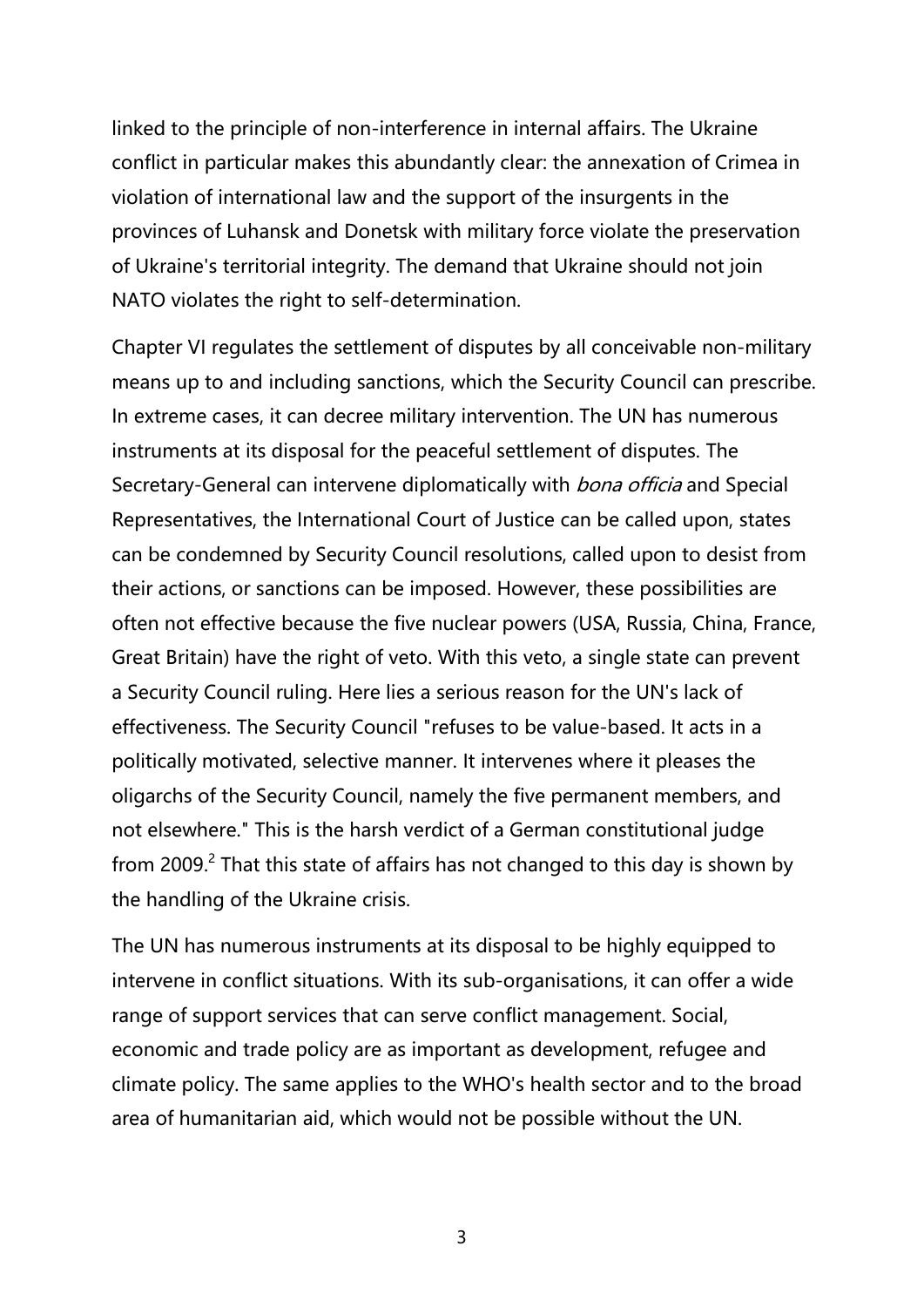The tremendously important area of disarmament and arms control is also largely in the hands of the UN, which has achieved gigantic things here.

The rampant new arms race and the paralysis of the Conference on Disarmament (CD) in Geneva show that disarmament and nuclear non proliferation, as important components of peacekeeping, stability and human security, have fallen into a deep crisis. The most important agreement is undoubtedly the Non-Proliferation Treaty (NPT, 1970), which has not made any progress since the 2010 Review Conference. Without an end to the arms race, there will be no secure peace. In 2018, in light of the return of the Cold War, Secretary-General Antonio Guterres called for disarmament to be at the heart of the UN's work in his new agenda, entitled "Securing our Common Future". Guterres proposes solutions that he hopes states will embrace. The Secretary-General rightly sees disarmament as the key to achieving peace, development and preserving humanity.<sup>[3](#page-13-2)</sup> So far, states have failed to listen to him!

After the end of the Cold War, Secretary General Butros Butros Ghali presented the "Agenda for Peace" in 1992 [4](#page-13-3) , which proposes a plethora of peaceful instruments for conflict resolution. Full of relief, he stated that it could now finally be possible again to achieve the UN's major goals: To maintain international peace and security, to promote justice and human rights, and to enable social progress and higher standards of living in greater freedom.<sup>[5](#page-13-4)</sup> In 1995, on the occasion of the 50th anniversary of the UN, the "Supplement to the Agenda for Peace" followed.<sup>[6](#page-13-5)</sup> This was followed in 2001 by Secretary-General Kofi Annan's report "Prevention of armed conflict",<sup>[7](#page-13-6)</sup> a remarkable document that spells out the entire toolbox of a prevention policy and makes a wealth of suggestions for improvement. Instead of a culture of reaction, the report wants to call for a culture of prevention. It calls for greater efforts by the General Assembly and the Security Council and calls for the International Court of Justice to be used. It urges that the causes of conflicts and armed conflicts be investigated, and that development aid be made an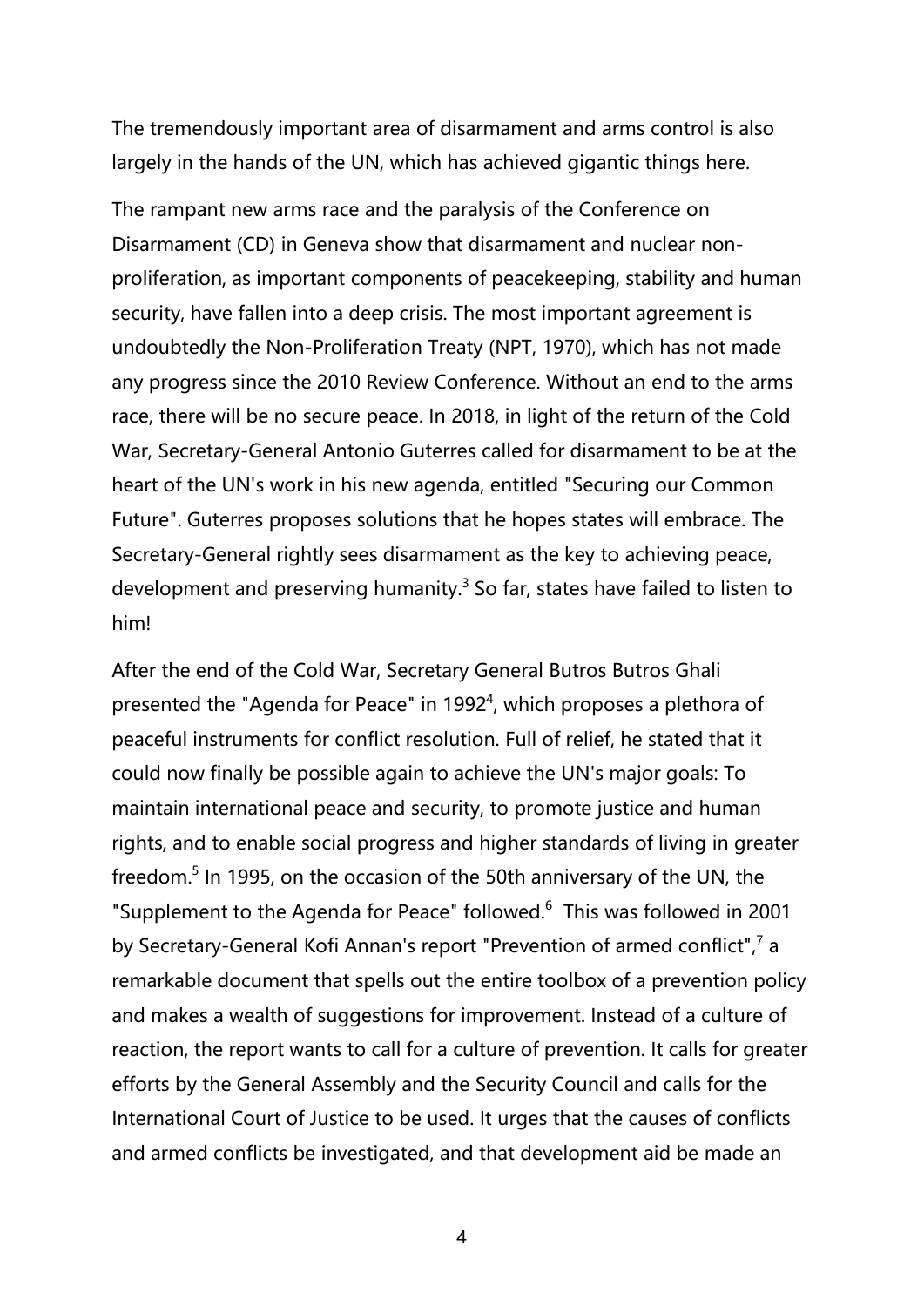important pillar of prevention. Better respect for human rights, effective health care and media strategies against hate speech are very topical sounding demands, also against the background of today's conflicts. His regret that national interests often prevent the collective interest in conflict prevention from being successful seems frighteningly clear-sighted today, 21 years later. So, there is no lack of experience and of carefully built-up know how. Failures or non-utilisation of the available possibilities are always due to the lack of political will of the states involved. Authoritarian states in particular see outside intervention or help in managing conflicts and crises as interference in their internal affairs. Claims to power or greed for resources very often prevent peace-making from actually taking place.

## **The OSCE as a peace organization**

The Organisation for Security and Co-operation in Europe (OSCE) emerged from a long-lasting negotiation process at the Conference on Security and Co-operation in Europe (CSCE). While there had already been signals from the Eastern Bloc in the 1950s and 1960s proposing a conference on European security issues, it was above all Willy Brandt's policy of *détente* with the treaties on Eastern Europe and the Basic Treaty with the GDR and the Four Power Agreement that paved the way for negotiations in a "Conference on Security and Cooperation in Europe" (CSCE). After four preparatory conferences and two years of negotiations, the Helsinki Final Act was signed on 1 August 1975.It is rightly regarded as a milestone in European peace policy, as it defines the norms and values that must be the basis for peaceful coexistence between peoples.

These are the norms and rules that had already been laid down in the UN Charter: Sovereign equality, renunciation of force, inviolability of borders,<br>peaceful settlement of disputes, non-interference in internal affairs, respect for fundamental freedoms and human rights. At the same time, the Final Act contains an important document on confidence-building measures. In its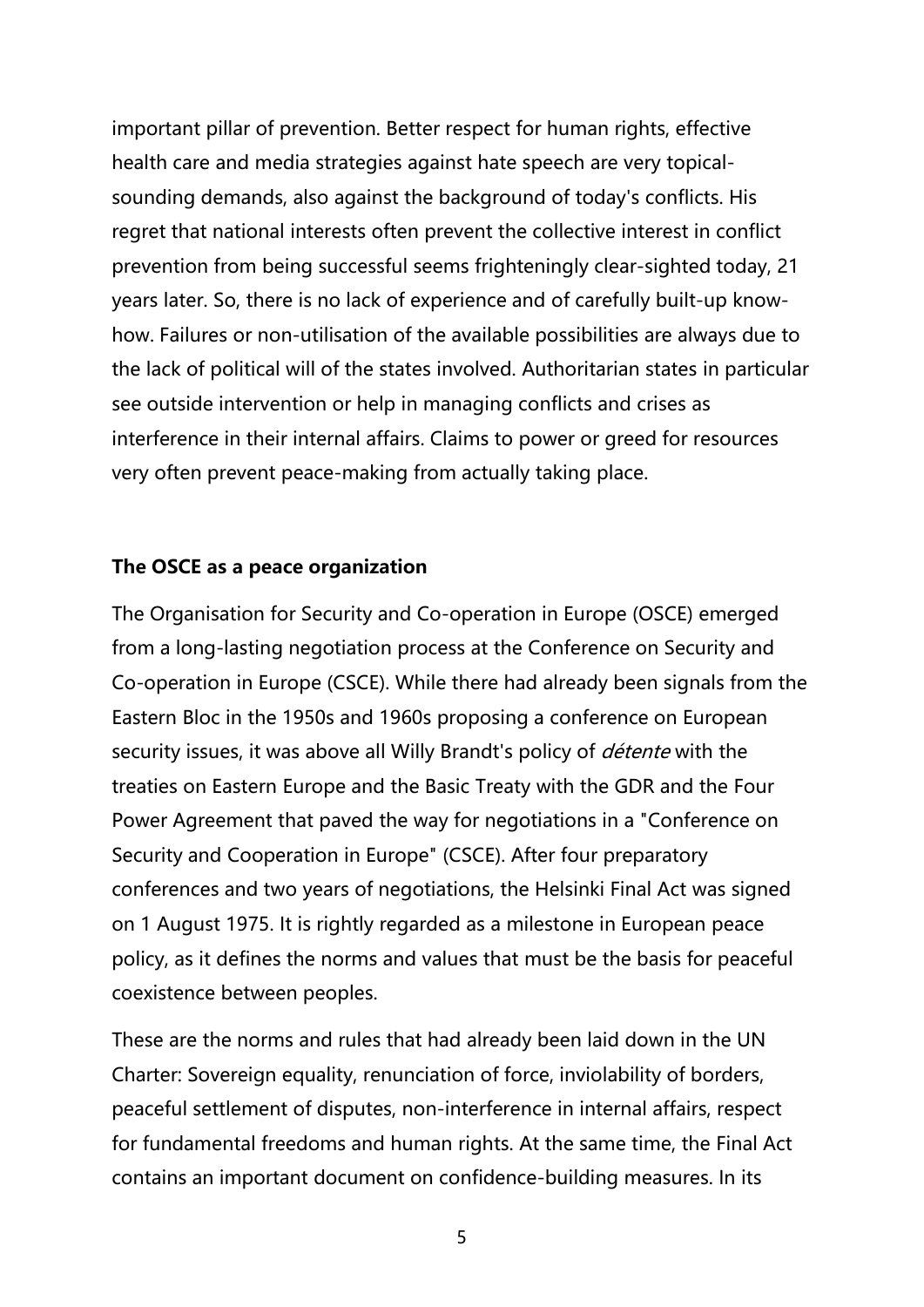three baskets: 1. politico-military affairs, 2. cooperation in the fields of economics, science and technology and the environment, and 3. cooperation in humanitarian and other areas, numerous practical fields of cooperation are addressed which are in the interest of all sides and which can make common prosperous cooperation possible.

In 1990, the "Charter of Paris for a New Europe" proclaimed: "The era of confrontation and division of Europe hasended. We declare that henceforth our, relations will be founded on respect and co-operation". The Charter codifies the rights and obligations of the participating States and their citizens already laid down in the Helsinki Final Act. It creates the necessary structures and institutions for joint work. A Parliamentary Assembly was also created and confirmed in 1991. The important institutions were decided here.

The 1994 Budapest Document of the CSCE is important for assessing the development of the CSCE/OSCE in that it reveals fault lines that indicate the seeds of future conflicts in the organisation. They lie in the human dimension. The community of values and the high standards it has established are invoked and it is acknowledged "that there was a serious deterioration in some areas and a need for action against the continuing violations of human rights and manifestations of aggressive nationalism, such as territorial expansionism, as well as racism, chauvinism, xenophobia and anti-Semitism, which continue to cause human suffering". Human rights and fundamental freedoms, the rule of law and democracy are invoked as the foundations of peace and security and thus the basis of conflict prevention within a comprehensive concept of security. This argumentation is reinforced by the "Code of Conduct on Political and Military Aspects of Security", also adopted in Budapest. In paragraph VI, explicit reference is made to causes of tension arising from, among other things, the violation of human rights and fundamental freedoms.

At the Lisbon Summit, a "Common and Comprehensive Security Model for Europe in the 21st Century" was presented. It is a cooperative approach that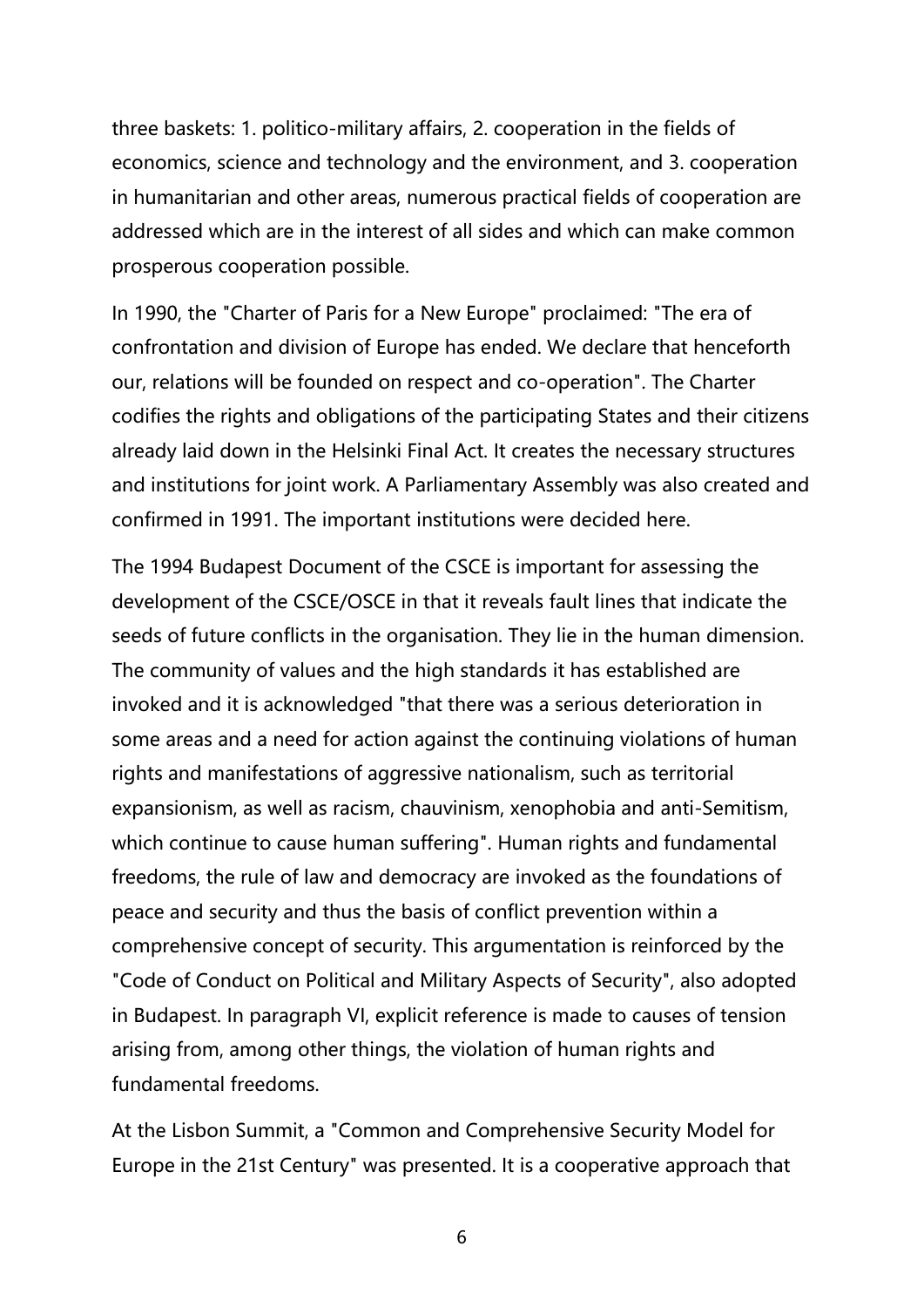excludes the quest for domination, that does not seek security at the expense of the security of other states, that commits to peaceful dispute resolution and explicitly affirms all fundamental rights.

Full of optimism, the participating states were able to present the "European Security Charter", the "Vienna Document" on transparency and confidence building and the revised CFE Treaty at the Istanbul Summit in 1999.

In the years that followed, efforts to consolidate security structures continued. In Porto in 2002, it was decided to establish an annual security review conference. The future serious divergences can already be clearly seen here: The permanent conflicts and the dissent over the CFE Treaty.

# **The connection of the conflicts in the OSCE with NATO**

Down the road, these differences in security perceptions will lead to an attempt by Russia to redefine the security treaty. In 2008, the then Russian President Medvedev proposed a new treaty that would essentially cover only military security; the human dimension was not included in the draft and was not desired by Russia. Despite the scepticism towards this approach, the Greek Presidency agreed in 2009 to negotiate a new security treaty. The so called "Corfu Process" began. Russia, however, was not interested in negotiating only within the framework of the OSCE, but sought parallel debate also within the framework of other security organisations and proposed negotiating in the NATO-Russia Council as well as with the European Union. There are clear parallels here with the current Ukraine crisis. This time Russia is addressing NATO and refusing to discuss its demands with the OSCE.

In a speech by Medvedev in Berlin on 5 June 2008, it became clear that the issue was not only indivisibility of security and arms control, but also a deep seated criticism of NATO's eastward enlargement, through which Russia saw itself isolated and which prevented an overall European security within the framework of the OSCE. Russia wanted to define all European security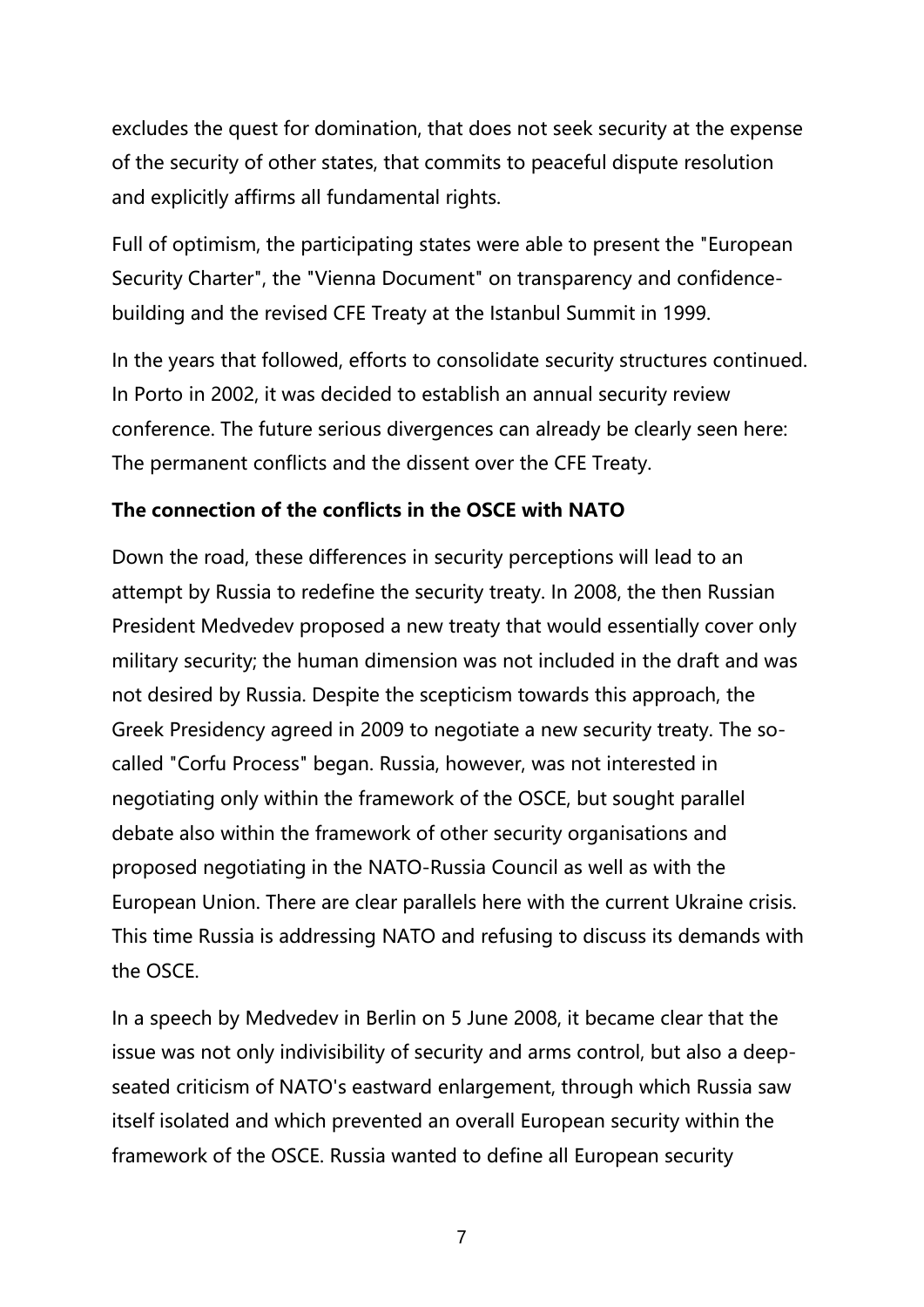organisations uniformly according to criteria that had hitherto been quite consensual (indivisible security, no interference in internal affairs, inviolability of borders), but the other OSCE criteria (pluralism, rule of law, human rights) were to be left out.<sup>[8](#page-13-7)</sup> There was no longer any talk of the right of every state to choose its own alliance.

This is where the connection with the developing conflict with NATO becomes apparent. Russia increasingly feels that it is not adequately taken into account in the European security order. This has to do with the unwillingness to accept the human dimension of the OSCE's definition of security and with Russia's growing will to power, which yearns for a return to its former greatness. Obvious mistakes by NATO - and above all by US policy - have also contributed to this. I count among them the termination of the Anti-Ballistic Missile Treaty (ABM Treaty), which strictly limited missile defence systems. In June 2002, the USA unilaterally withdrew from the treaty that had fixed the strategic balance between the blocs since 1972. In the long run, this was bound to lead to a new arms race, with Russia feeling increasingly threatened. The build-up of missile defence that followed added to these threat perceptions and sparked an arms race. NATO's refusal to ratify the expanded CFE Treaty without fulfilling the "Istanbul Commitments" (see below) also contributes to the mutual loss of confidence.

## **From the Corfu Process to Astana**

In response to Medvedev's proposal to negotiate a new security treaty, the Greek Presidency suggested convening a conference, which took place in Corfu in 2009. A series of conferences followed. The OSCE states had initially embraced the Corfu process with great vigour, bringing together many innovative ideas, albeit outsourced from the normal OSCE working structures. In the run-up to the Astana Summit in 2010, the Kazakh Chairmanship went to enormous lengths to propose an appropriate programme of action – in vain. Although the "Astana Commemorative Declaration: Towards a Security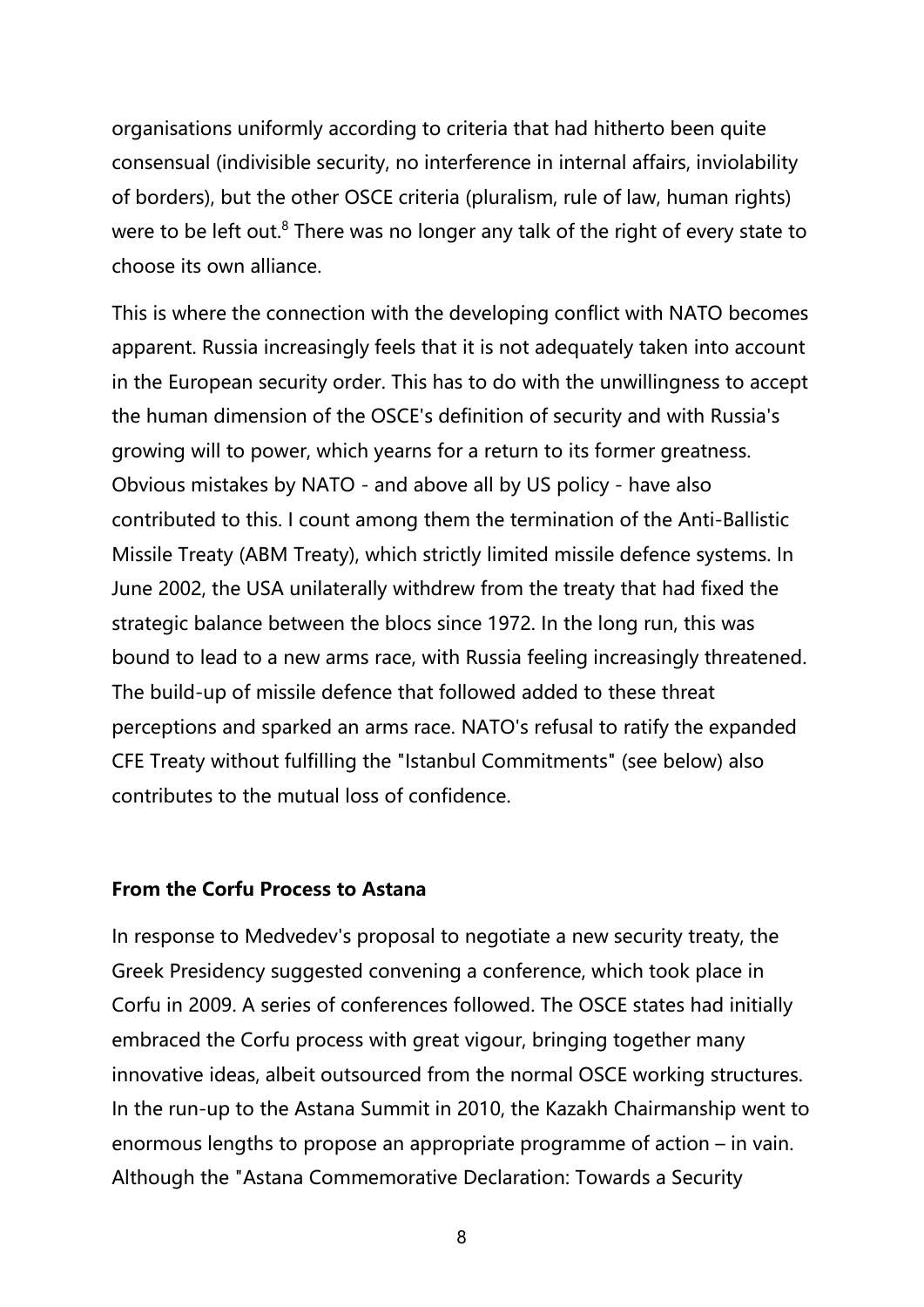Community" was adopted unanimously, the action programme itself was not accepted. The vision of a new security community was bound to fail because of the very different security views of the protagonists. The frozen conflicts, whose proposed solutions revealed the different interests, caused the project to fail. Neither the Corfu Process nor the Astana Summit fulfilled the hope for an improvement in East-West relations, for new trust and improved cooperation, nor did they lead to the recognition of common values and security interests. Mistrust and divergent security perceptions have not been overcome. Efforts for a new security treaty ended with an (elegant) first-class funeral: it was decided that academics should take over. Now the Corfu Process rests in the ivory tower of academia.

### **The disarmament dimension of the OSCE**

The summit meeting in Paris in 1990 has special significance because the Treaty on Conventional Disarmament in Europe was signed there by 22 heads of government of NATO and the Warsaw Pact countries. The disarmament policy dimension of the OSCE was of outstanding importance for the development of peace and security policy in Europe: By 1995, the stockpile of weapons in Europe had been reduced by more than 50,000 offensive weapon systems (battle tanks, armoured infantry fighting vehicles, artillery systems, combat helicopters and combat aircraft). This, in conjunction with the Confidence- and Security-Building Measures (CSBMs) agreed upon concurrently in the Conference on Security and Confidence-Building Measures and Disarmament (CSCBMD) and the Forum for Security Co-operation (FSC), as well as the Treaty on Open Skies (1992), strengthened security and stability in Europe. The inspections agreed upon in the treaties and the "Vienna Document" of 1990 as well as the Code of Conduct on Politico-Military Aspects of Security (1995) contributed to transparency and thus to trust between states. In 1997, new negotiations were initiated to expand the CFE Treaty in order to take into account the changed geopolitical circumstances.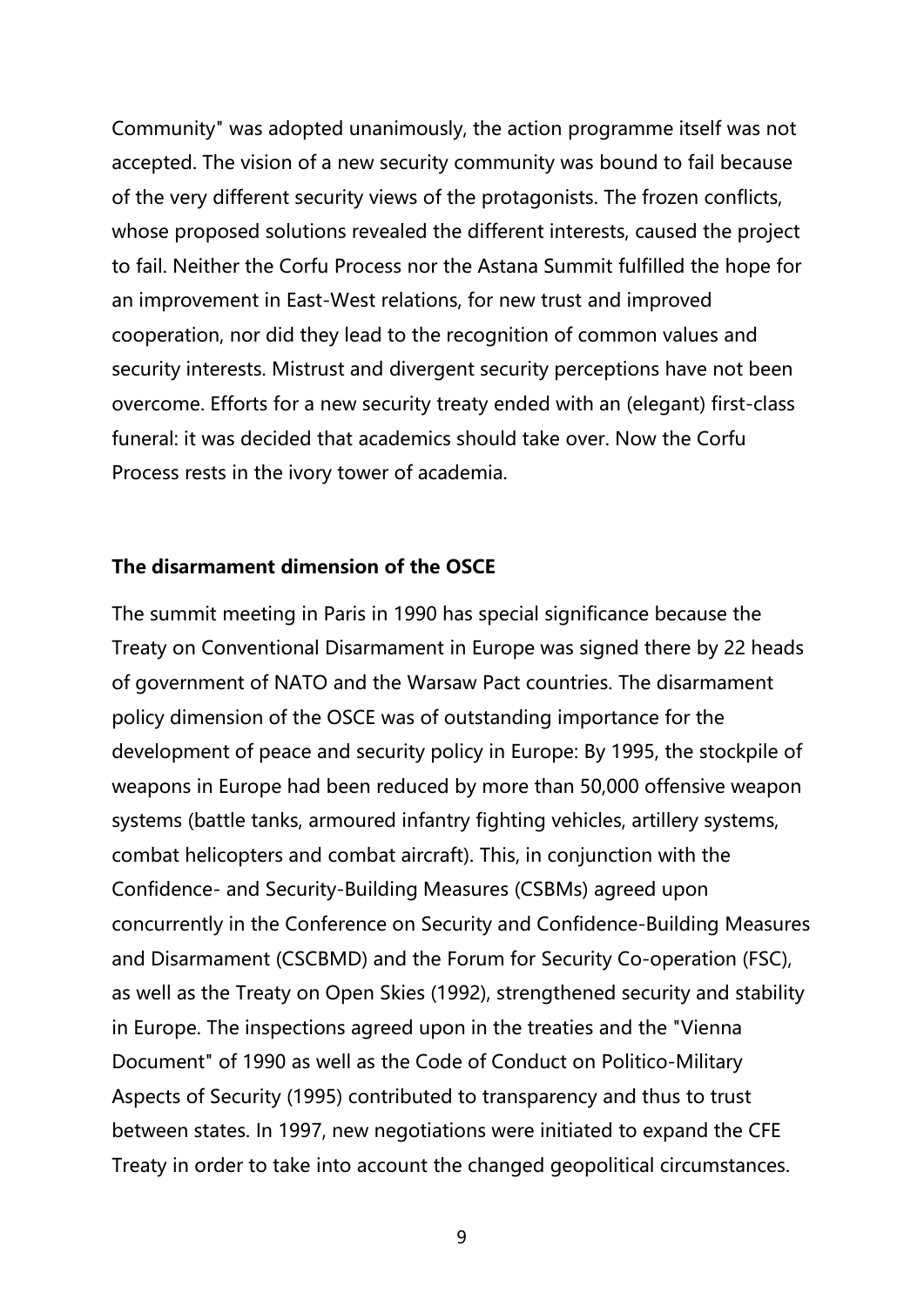This treaty was adopted and signed at the Istanbul Summit in 1999. However, this treaty was only ratified by Russia, Belarus, Ukraine and Kazakhstan. The NATO countries refused to ratify this treaty until Russia complied with the "Istanbul criteria", i.e. the withdrawal of its troops and ammunition from Georgia and Transnistria.[9](#page-13-8) This was a serious mistake with major consequences. Russia had to consider this as a breach of trust. These "Istanbul criteria" are not part of the treaty text, but only included in the summit declaration. The weak formulation: "We welcome the commitment by the Russian Federation to complete withdrawal of the Russian forces from the territory of Moldova by the end of 2002" cannot be read as a precondition for the ratification of the treaty.<sup>[10](#page-13-9)</sup> Russia's unreasonable and mistrustful delaying tactics in withdrawing from Moldova are out of all proportion to the damage this refusal by NATO countries has caused in the highly sensitive area of conventional disarmament. The first step towards the erosion of conventional disarmament in Europe was taken. Russia suspended the implementation of the CFE Treaty in 2007 and finally left it in 2015. Here lies a profound reason for the failure of a cooperative security zone from Vancouver to Vladivostok. The path to a security community had ended. Although the Astana Summit almost panic-strickenly invoked all values, obligations and norms once again, mistrust and diverging security perceptions could not be overcome. The extensive catalogue of tasks in the Astana Action Plan could very well have paved the way to a true Security Union if it had been implemented.

### **NATO, the new Russian myth of deception and the Ukraine crisis**

The North Atlantic Treaty, concluded in 1949, is based on the UN Charter as a treaty of mutual and common defence. The preamble declares the will to live in peace with all peoples and to "safeguard the freedom, common heritage and civilisation of their peoples, founded on the principles of democracy, individual liberty and the rule of law". It professes peaceful settlement of disputes, renunciation of the use of force and the threat of force (Article 1). It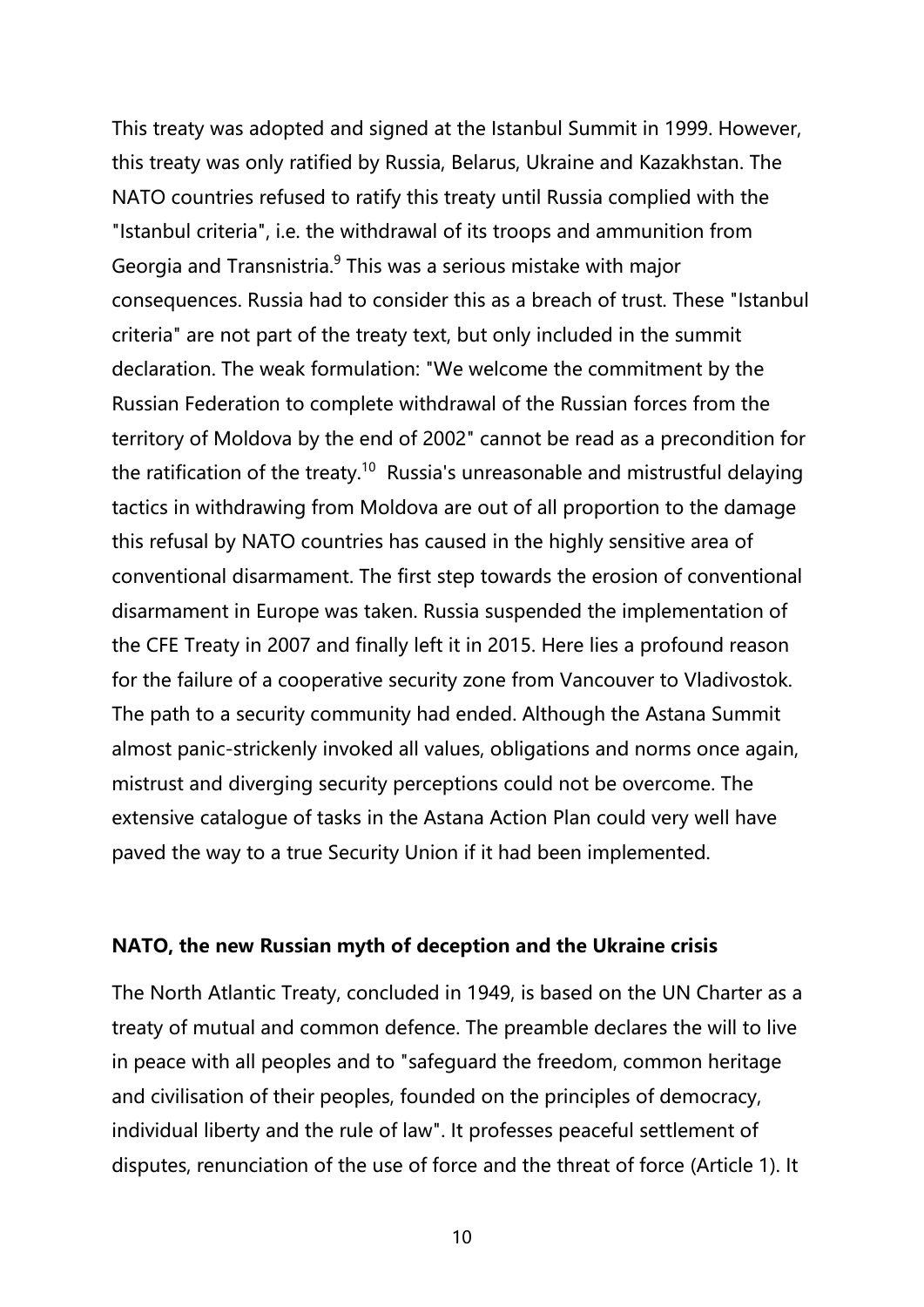seeks to promote peaceful and friendly international relations and welfare and economic cooperation (Article 2). And it declares itself open to the accession of further countries. In 1997, Poland, the Czech Republic and Hungary were invited, and they joined in 1999. In the same year, 1997, on 14 May, the then Secretary General Solana and the Russian Foreign Minister Primakov sealed an agreement between Russia and the Alliance on future cooperation: The NATO-Russia Founding Act. The full English title is: "Founding Act on Mutual Relations, Cooperation and Security between NATO and the Russian Federation". The contracting parties confirmed the norms of the UN Charter and the Helsinki Final Act, i.e. respect for the sovereignty, independence and territorial inviolability of states, and committed themselves to the peaceful settlement of disputes. This does not look like vehement protest against the planned eastward enlargement or indignation at an alleged promise not to expand NATO one inch to the east! There are some important NATO promises in this agreement that take Russia's security interests into account. The most important are the three nos: "no intention, no plan and no reason" to station nuclear weapons in the new NATO countries. This, however, is an important promise that must not be toyed with. (All the more disconcerting when the Secretary General, of all people, who must be the guardian of such treaties, on 19 September 2021 in Berlin, at an event with the participation of the Federal Academy for Security Policy, lightly rants about the possibility of moving nuclear weapons to Poland if Germany no longer wants to host them). NATO agrees not to station major permanent combat troop units in the new countries. Both countries commit themselves to a rapid adaptation of the CFE Treaty. All this sounds like agreement and the will to cooperate. Together they want to strengthen the OSCE, which has a key role in peace and stability for Europe.

At the NATO summit in Madrid, on 9 July 1997, NATO also concluded a charter with Ukraine in which close cooperation was agreed.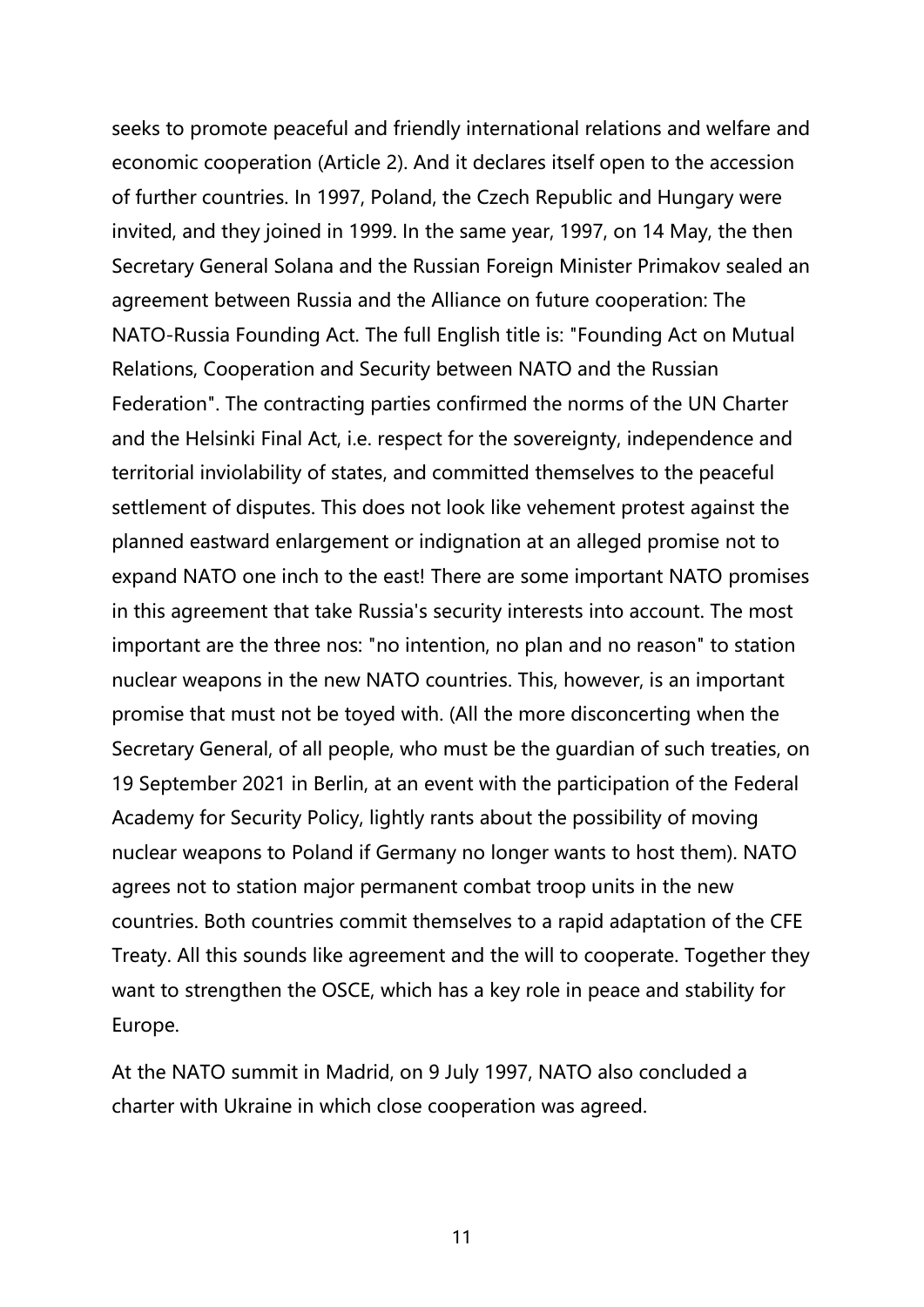It is important to make all this explicit in order to clearly contradict the new myth of the West's betrayal by breaking an (alleged) promise to Russia not to expand NATO. Until 2008, when President Medvedev called for a new security treaty, Bulgaria, the Baltic countries and Romania, Slovakia and Slovenia joined NATO. Medvedev's proposed security treaty made no mention whatsoever of the alleged promise not to extend NATO an inch to the east. Nor did it play a role in the subsequent Corfu Process. It became visible, however, that Russia's concept of security and its interests had moved far away from cooperation and common security. The war in Georgia had already shaken confidence. Since Russia's annexation of Crimea in 2014, which was against international law, trust seems to have been completely shattered. The agreement of the Russian Federation, the USA and Great Britain with Ukraine of 5 December 1994, the so-called Budapest Memorandum, was breached by Russia in violation of international law. When Ukraine signed the Non- Proliferation Treaty in 1994 and transferred the nuclear weapons stationed on its territory to Russia, these three powers promised Ukraine: "to respect the independence and sovereignty and existing borders of Ukraine" (Art 1) and "to refrain from the threat or use of force against the territorial integrity or political independence of Ukraine" (Art 2).

All these agreements – the Budapest Memorandum of 1994 and the NATO- Russia Founding Act of 1997, but also the  $2+4$  Treaty of 12 September 1990 – cannot give any indication of a promise not to expand NATO eastwards... The 2+4 Treaty was exclusively about the reunified Germany. Here Putin is creating a new myth based on "fake news".<sup>[11](#page-13-10)</sup>

The Medvedev proposal of 2008/2009 was never discussed in detail, but it clearly shows that Russia was more interested in the hard military agreements and would like to get rid of the human dimension. The new treaty that Putin sent to NATO on 17 December 2021 is very similar to the old Medvedev approach in this respect. Putin's draft: "Agreement on measures to ensure security of the Russian Federation and member States of the North Atlantic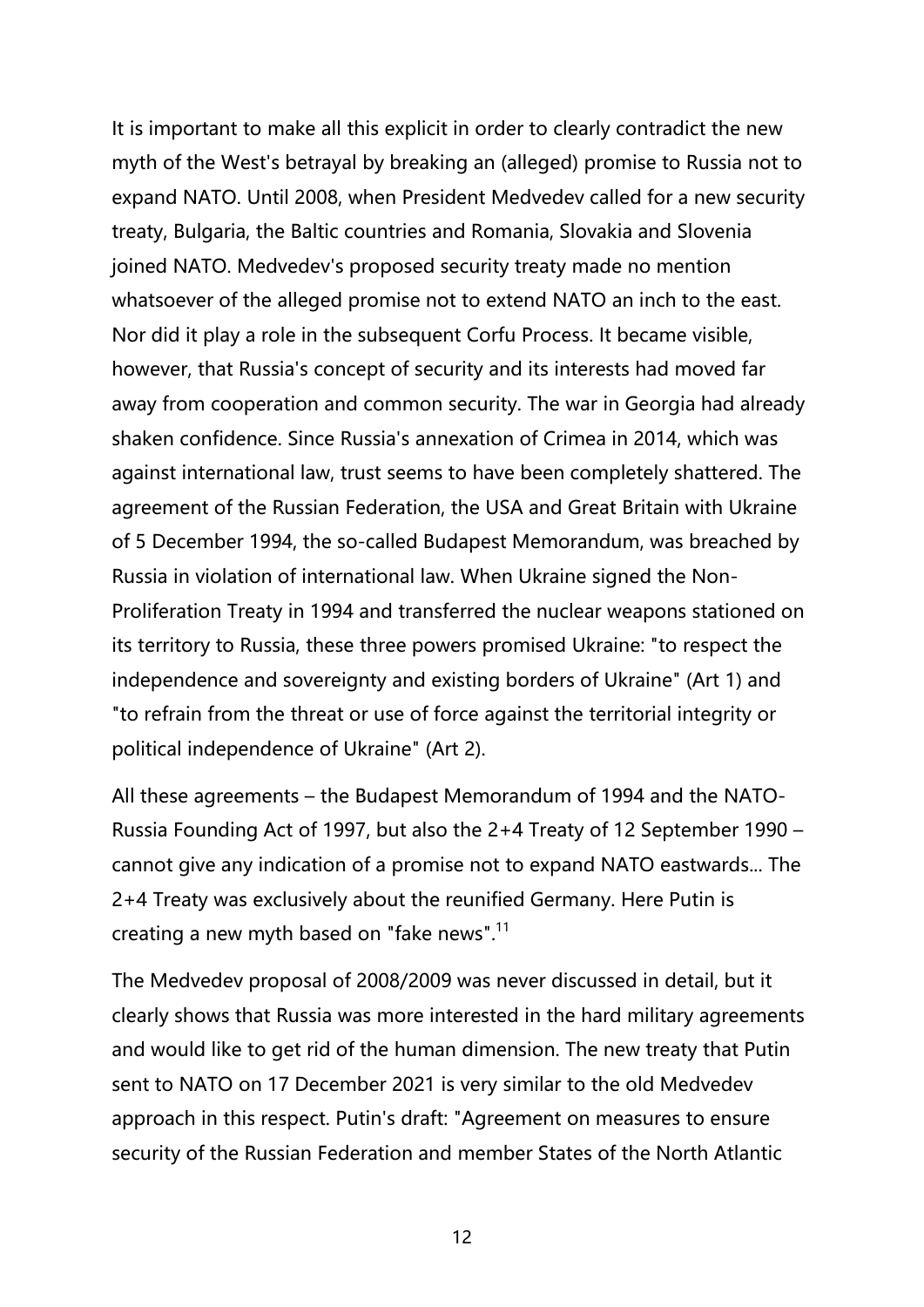Treaty Organisation" refers in the preamble to OSCE policy documents such as the Helsinki Final Act of 1975, the Code of Conduct of 1994 and the Security Charter of 1999. In addition, the draft refers to the NATO-Russia Founding Act of 1997 and the Rome Declaration between Russia and NATO of 2002 "NATO- Russia Relations: A New Quality". This declaration agreed on a new beginning in cooperation on the occasion of the replacement of the "NATO-Russia Permanent Joint Council" by the present NATO-Russia Council.

The new Russian draft of a security treaty refers to all these papers, but (just like the Medvedev proposal) it denies the spirit of the OSCE, in focusing only on military aspects and not on the human security essential in the OSCE, which also includes democratic structures and human rights.

In essence, despite a number of approaches worth negotiating, it is about the realisation of the dream of Russian spheres of influence in the "near neighbourhood": no further eastward enlargement, no stationing of NATO troops in countries that joined NATO after 1997 – in other words: in all former Warsaw Pact countries. NATO countries should not be allowed to conduct military activities in Ukraine or in other Eastern European countries, in the South Caucasus or Central Asia – the perfect *cordon sanitaire*! The desire not to station medium- and short-range missiles capable of reaching the other side is definitely of mutual interest, as is the obligation to settle disputes peacefully and to use the NATO-Russia Council.

NATO's response was moderate and wise, but at the same time firm on the principle of the free choice to join an alliance. Important is the call to resume the terminated cooperation, to have the ambassadors return to Brussels and Moscow very quickly and to start a sincere exchange of views ("real conversation"). The readiness for risk reduction, transparency and arms control is a top priority for NATO.

Russia's insistence on the literal implementation of its draft treaty cannot reduce the danger of war. This is a one-sided demand for security for the